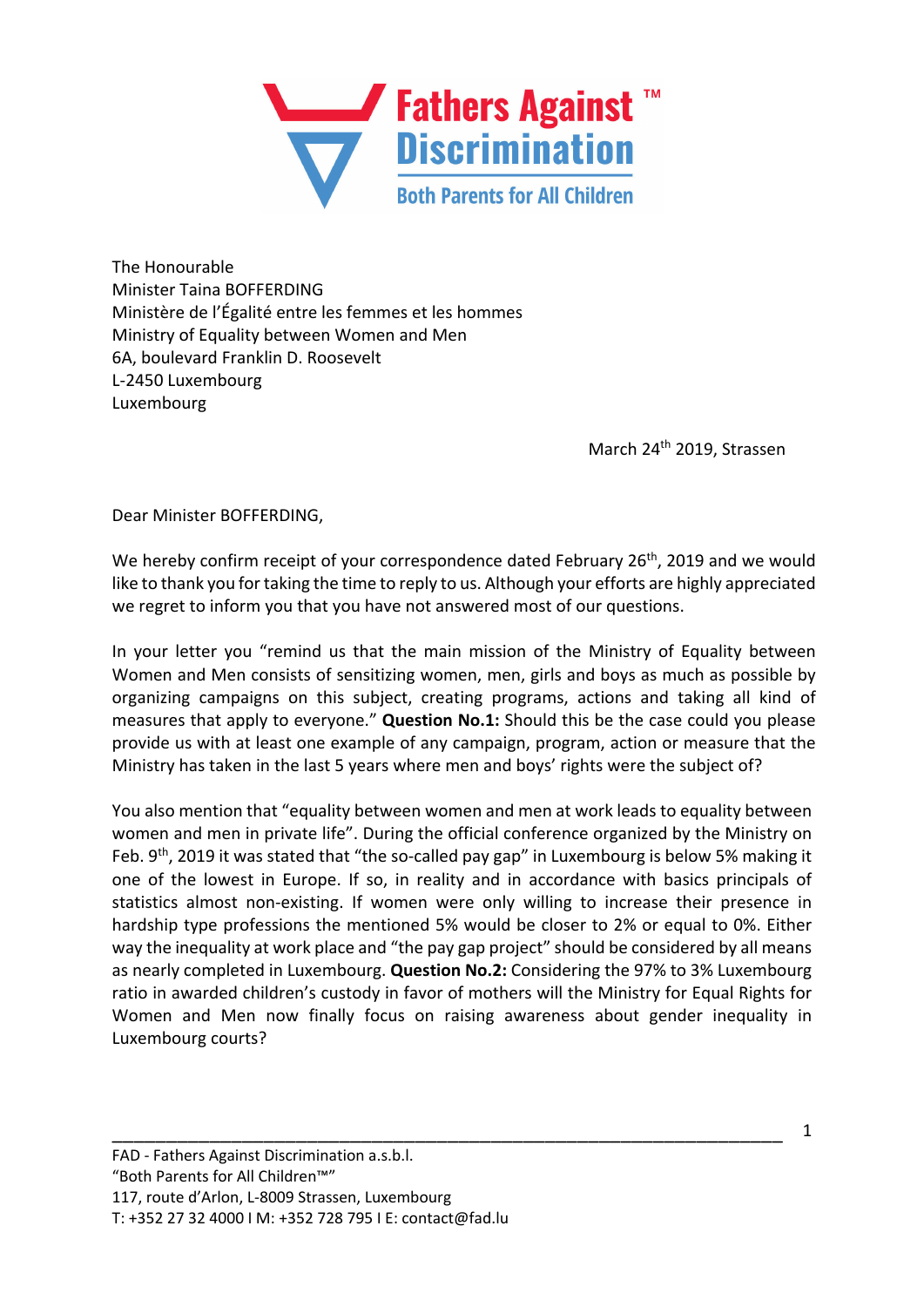

It has been pointed in your letter that "Our (the Ministry's) actions are mainly, guided by legislation, studies and statistics we get from institutions or other ministries". **Question No.3:** If this is the case could you please advise if the Ministry is in possession of statistical data about gender representation in the Luxembourg judicial system (judges, children family lawyers etc.)? If the Ministry does not have such data, please advise where can we obtain the mentioned statistics?

Also, please be informed that FAD is aware that European Council Resolution 2079 from October 2015 does not have legal bounding character for EU Member States, yet the Resolution 2079 reflects the evidence provided by psychological and empirical studies performed over the last 40 years. The Resolution is also a result of the consensus among 110 top psychologists, researchers and specialists from around the world confirming importance and positive outcome Equal Shared Parenting – Alternating Residence has on children mainly by protecting their well-being during separation and after divorce of the parents. Facts and evidence the Luxembourg judicial system remains immune to.

LET'S MAKE IT HAPPEN --- this is the new Luxembourg signature. You can see it all over the country. We would like to be perceived as a modern, dynamic and open-minded society, competitive financial center, innovative and environment friendly economy with number of government initiatives such as establishing Luxembourg Space Agency, legalizing cannabis, same sex marriages, gay children custody, building new tram, new football stadium etc. Yet we fail as a society in assuring parental and gender equality in Luxembourg institutions.

"Mir wëlle bleiwe wat mir sinn an mir kënnen e Beispill fir den Rescht vun Europa sinn." --- "We want to remain what we are, and we can be an example for the rest of Europe".

Below is again the list of questions FAD - Fathers Against Discrimination a.s.b.l. has asked in our latest correspondence. **Questions** we have not yet received answers to:

- **4.** Has the Ministry ever initiated any discussion with the Ministry of Justice about the institutional gender inequality in Luxembourg courts? If so, could you please provide us with examples, samples of literature, pointing out to any events that the Ministry has ever organized to raise the awareness of gender inequality and violation of children rights in Luxembourg institutions?
- **5.** Has the Ministry ever taken any actions in raising awareness of an on-going problem and struggle Luxembourg families, men, women and children deal with following discriminatory treatment of fathers at custody hearings during separation and after divorce? If so, what actions specifically has the Ministry taken in the past 5 years?

\_\_\_\_\_\_\_\_\_\_\_\_\_\_\_\_\_\_\_\_\_\_\_\_\_\_\_\_\_\_\_\_\_\_\_\_\_\_\_\_\_\_\_\_\_\_\_\_\_\_\_\_\_\_\_\_\_\_\_\_\_\_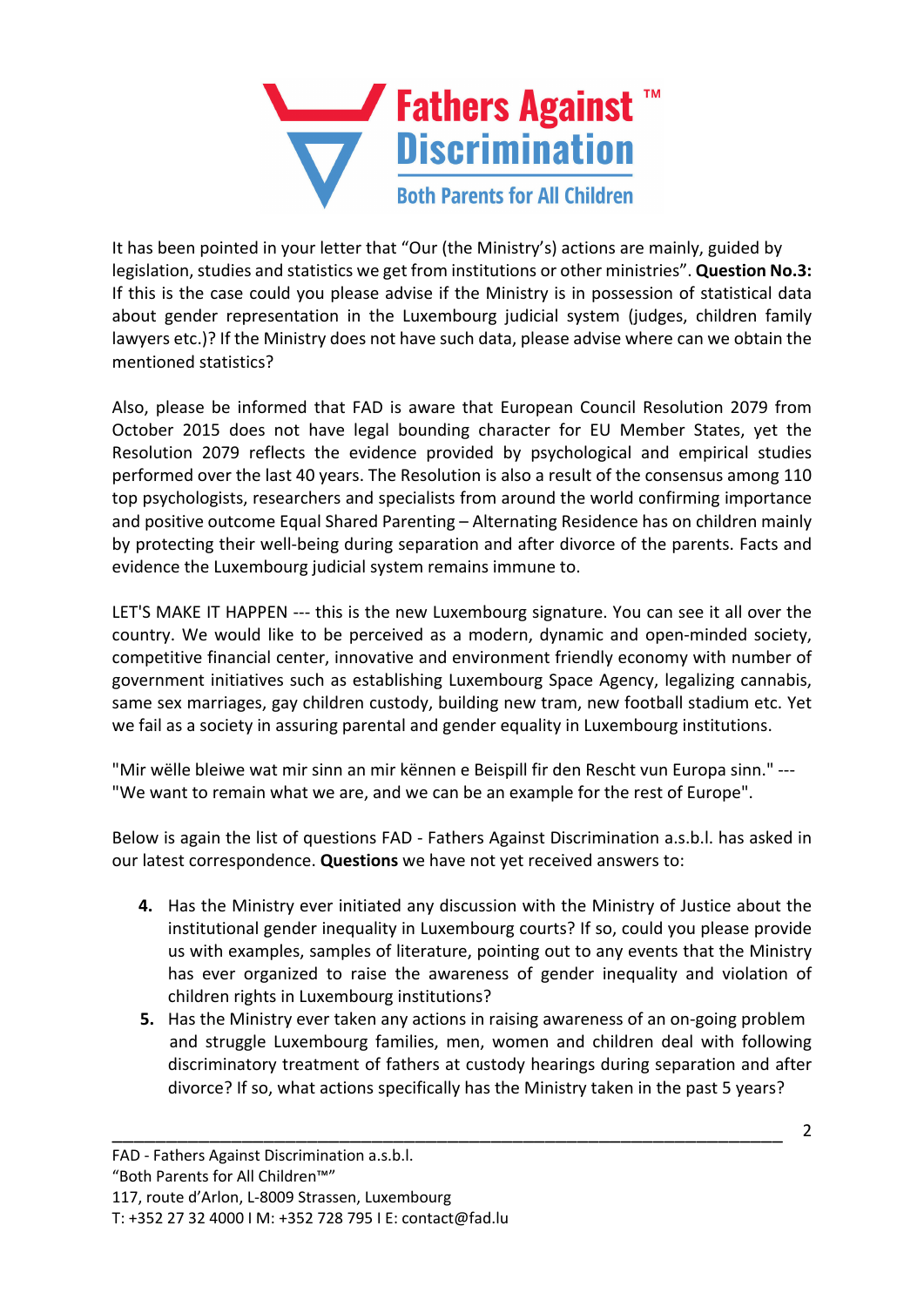

- **6.** Has the Ministry ever reached out to the Luxembourg Parliament asking the Members of the Luxembourg Chambres de Deputes to vote on the European Council Resolution 2079 from 2015 calling all EU member states to introduce Equal Shared Parenting - Alternating Residence as base for Family Law and a rule for children custody proceedings? It has been over 3 years and Luxembourg is still waiting for that vote.
- **7.** Has there ever been any project introduced by the Ministry setting course of actions to stop parental and gender inequality in Luxembourg government institutions? If not, is there a plan to introduce such project?
- **8.** Unless the Ministry believes that 97% to 3% ratio in awarded children custodies in favor of mothers means equity what plan does the Ministry have to raise awareness among government officials and members of the Luxembourg legal system that the Luxembourg Family Law does not reflect the changes our society has gone through in the last three decades educating the public that the roles of parents are no longer defined as they have been in the past promoting Equal Shared Parenting – Alternating Residence to become a rule and a starting point for custody hearings in Luxembourg?
- **9.** Has there ever been any conference or discussion panel formed or organized by the Ministry of Equality for Women and Men to promote Equal Shared Parenting-Alternating Residence in Luxembourg?
- **10.** If not, is the Ministry willing to participate in promoting International Conference on Shared Parenting, last year held in Strasburg, France and sponsor the event to be organized in Luxembourg raising awareness and need for gender equality in Luxembourg courts and across all EU member states?
- **11.** Is the Ministry in contact with its colleagues from different EU Member States exchanging information and experiences about their successful introduction of the Equal Shared Parenting – Alternating Residence as a rule in children's custody proceedings. A rule and a starting point not an option followed by extensively long process to introduce it as it currently is in Luxembourg. A model confirmed by empirical psychological studies over the last 40 years to be the best solution protecting the children but also reducing the gender gap and inequality between parents during and after divorce.

Also, we would like to ask again for the Ministry to stop misleading the public and introduce appropriate measures to correct the information on the mega.public.lu website under "Shelters for women, girls, women with children and men". Among 10 shelters listed as available in Luxembourg none of the them are for men but the title suggests otherwise. **Question No.12** Does the Ministry plan to initiate a project to create at least one proper shelter for men victims of domestic violence and their children? We offer our help and support.

\_\_\_\_\_\_\_\_\_\_\_\_\_\_\_\_\_\_\_\_\_\_\_\_\_\_\_\_\_\_\_\_\_\_\_\_\_\_\_\_\_\_\_\_\_\_\_\_\_\_\_\_\_\_\_\_\_\_\_\_\_\_